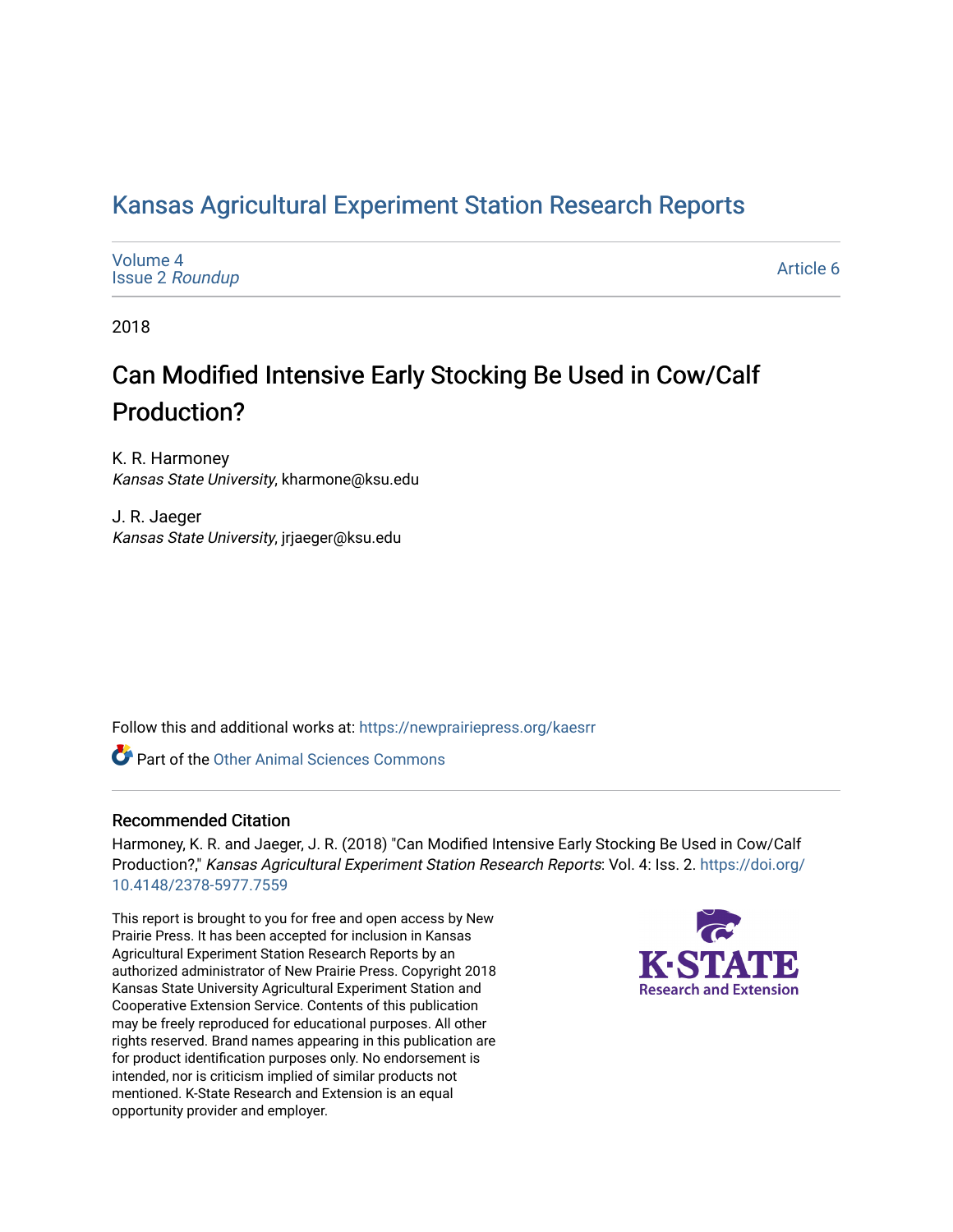## Can Modified Intensive Early Stocking Be Used in Cow/Calf Production?

### **Abstract**

Intensive early stocking (IES) was introduced nearly a half century ago in eastern Kansas and has since been adopted as a major management tool to increase animal production, efficiency of production, and economic return on tallgrass rangelands. These increases have come almost exclusively by using IES with young stocker animals. Intensive early stocking and its gains have been proven effective repeatedly in published research. A similar modified IES (MIES) system has increased production efficiency of stocker animals on western Kansas rangelands. Perennial grassland acres for cattle production, as well as cattle numbers, are declining. Using management practices that mimic a MIES system to increase beef cattle stocking density for breeding herds may allow producers to maintain or increase cow numbers for beef production on fewer perennial grassland resources. The objective of this project is to compare cow and calf growth and performance in traditional continuous season-long stocking (SLS) and MIES beef production systems.

### Keywords

body condition score, conception rate, continuous stocking, early weaning, litter cover, species composition

### Creative Commons License



This work is licensed under a [Creative Commons Attribution 4.0 License](https://creativecommons.org/licenses/by/4.0/).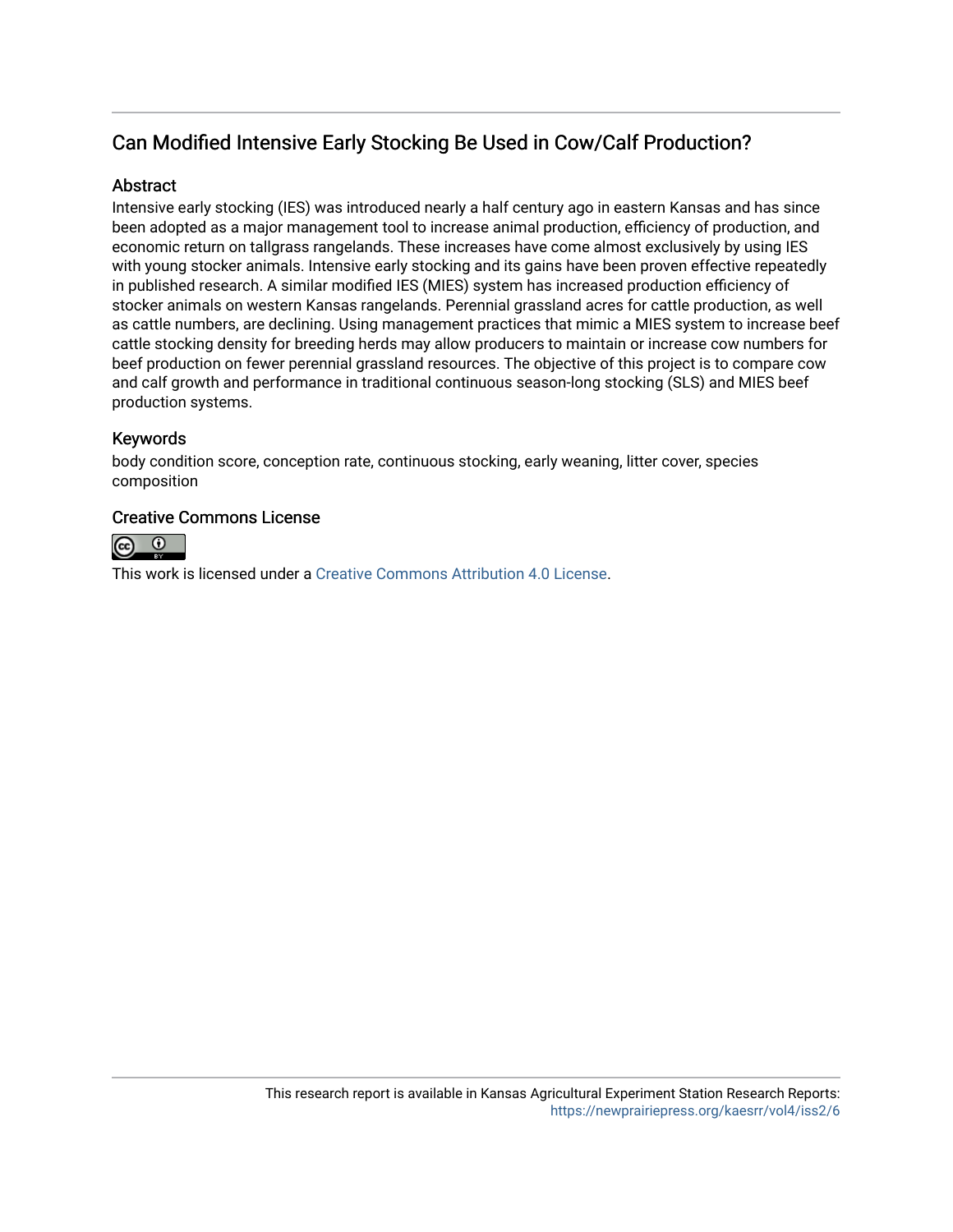

# Agricultural Research Center – Hays Roundup 2018

# Can Modified Intensive Early Stocking Be Used in Cow/Calf Production?

*Keith Harmoney and John Jaeger*

## **Introduction**

Intensive early stocking (IES) was introduced nearly a half century ago in eastern Kansas and has since been adopted as a major management tool to increase animal production, efficiency of production, and economic return on tallgrass rangelands. These increases have come almost exclusively by using IES with young stocker animals. Intensive early stocking and its gains have been proven effective repeatedly in published research. A similar modified IES (MIES) system has increased production efficiency of stocker animals on western Kansas rangelands. Perennial grassland acres for cattle production, as well as cattle numbers, are declining. Using management practices that mimic a MIES system to increase beef cattle stocking density for breeding herds may allow producers to maintain or increase cow numbers for beef production on fewer perennial grassland resources. The objective of this project is to compare cow and calf growth and performance in traditional continuous season-long stocking (SLS) and MIES beef production systems.

## Experimental Procedures

On native mixed-grass rangelands, 211-225 total cow/calf pairs at two locations were stocked at either 1.45× the typical stocking density May through November, or at a typical 1× density during the growing seasons of 2015-2017. The grazing study occurred at the Saline Experimental Range in northeast Ellis County, and the HB Ranch in southern Trego County. Both stocking treatments were implemented at both locations. Calves from 1.45× cows were weaned mid-growing season in late July and were backgrounded in a feedlot, thus reducing pasture stocking rate and density for the last portion of the grazing season. Calves from 1× cows were weaned in October. Cow body weights and body condition scores (BCS) were measured at the start of grazing in May, at the grazing mid-point in late July, and at the end of the grazing season in October. Calf weights were also recorded at these times. Additional calf weights were measured at approximately 4 and 8 weeks after weaning time periods. Cows were synchronized for artificial insemination (AI) and pregnancy was determined 30-35 days following AI and at the end of the grazing season by using transrectal ultrasonography. All pastures were monitored for plant species composition, ground cover, and biomass along transects at representative ecological sites to compare rangeland health between MIES and continuous stocking systems. Available herbage dry matter (DM) was measured through a double sampling protocol of clipped sample plots calibrated to readings from a falling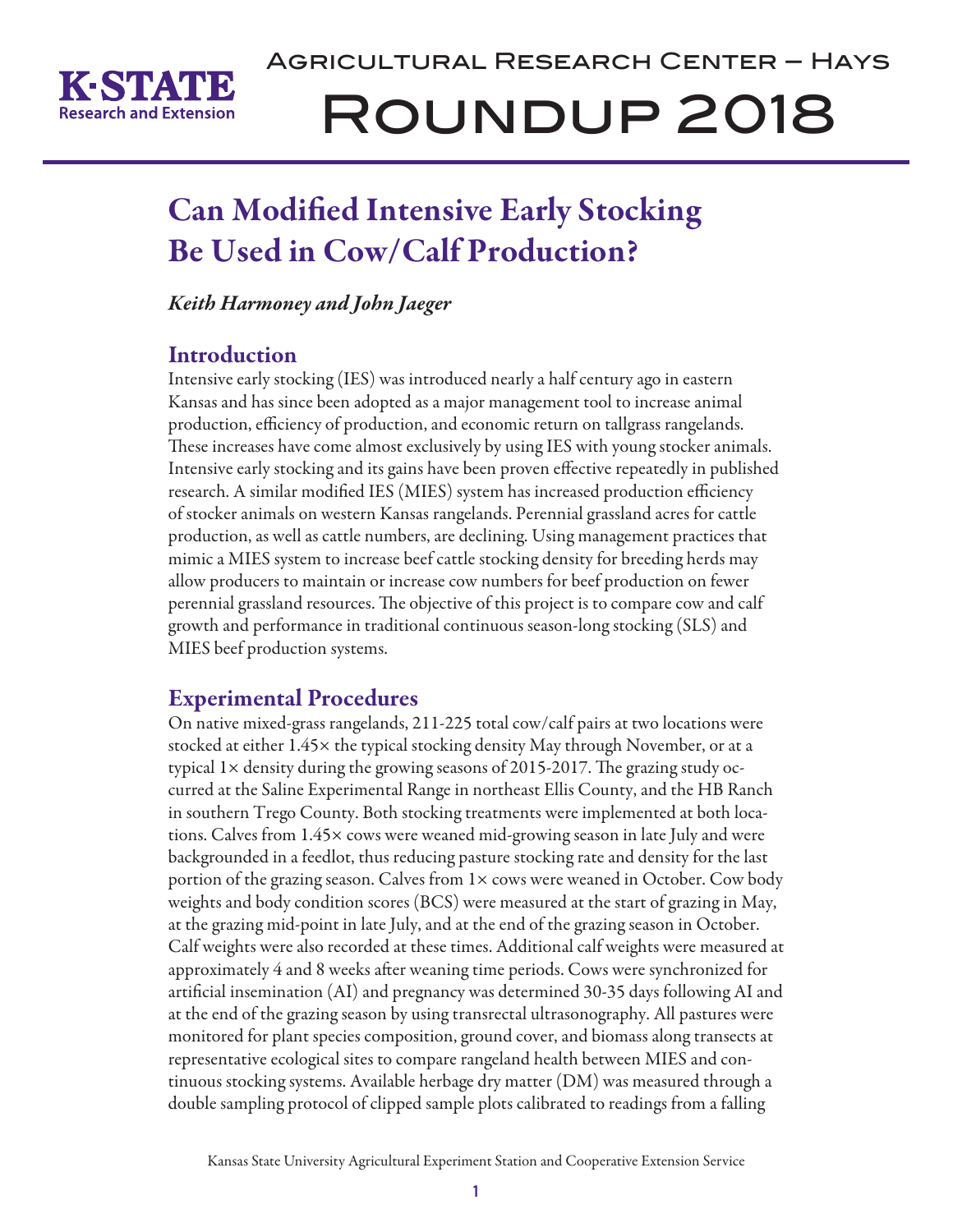plate meter, while ground cover and species composition were estimated with a modified step-point technique along the same transects. Cows were intermingled during the winter, managed together, and had access to the same stockpiled winter rangeland and short-term feed resources until being sorted into their respective stocking treatments at grazing turnout in May.

### Results and Discussion

Cow body weight (Table 1) was similar between grazing treatments at the start of each grazing season. Cow BCS (Table 2) was also similar for both grazing treatments at the start of the 2015 grazing season. Cow body weight and BCS were similar for both grazing treatments each year at the midpoint of the grazing season at the end of July (Table 1). Cow body weight and BCS were always greatest in October for cows from the MIES group. Even though MIES cows were stocked at a greater density, early-weaning calves in late July still allowed the MIES cows to gain condition each fall. The MIES cows retained some of this greater body condition through the winter and subsequently started with a greater body condition in both the 2016 and 2017 grazing seasons (Table 2). Cow grazing treatment did not affect cow first service conception rate (FSCR), but final conception rate was greater for the MIES grazing treatment (Table 1). Greater average cow BCS to start the grazing season in the MIES cow group may have benefitted final pregnancy rate. Averaged over all three years, calf body weight was not different for the two grazing treatments at any time during the growing season.

Total available herbage dry matter was similar between grazing treatments in the year prior to the study and was also similar between grazing treatments at the midpoint in late July and the end of grazing in October for each of the three study years (Table 3). Average total available herbage between the two stocking treatments was consistently within 150 lb/acre at all sampling dates. In three years, vegetative species composition had not changed significantly between the two grazing treatments for any of the species monitored (data not shown).

### **Implications**

The use of an MIES system appears to be a suitable stocking strategy to increase cow/ calf units while maintaining rangeland productivity. Cows in the MIES system with early weaning had similar or improved values for most production characteristics, including beginning and end of season BCS and final pregnancy rate. Returns from both systems, at present, are similar. At the current animal production level, the current variable cost pricing level, and current livestock pricing levels, a cost and returns budget showed that the MIES system provided an estimated return of \$25.60/acre (including all costs of carrying more cows), while the continuous SLS system provided an estimated return of \$24.87/acre.